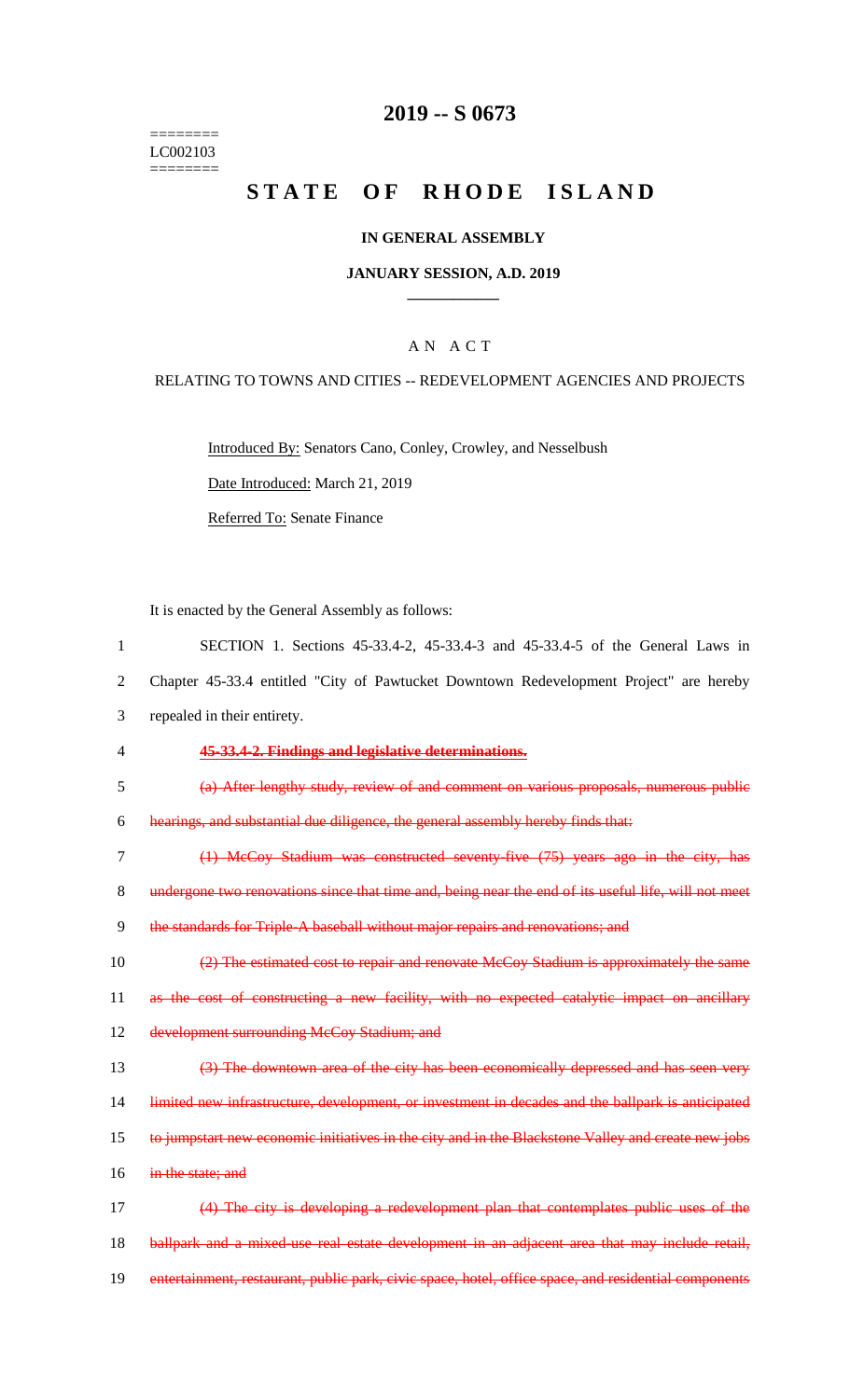as part of a larger redevelopment of downtown Pawtucket; and (5) The ballpark will operate and be utilized as a public park and will create public recreational, social, and communal benefits; and (6) It is proposed that the agency will own the ballpark and lease the ballpark to the team and that the state will not be a party to the lease or any sublease of the ballpark; and (7) In order to reduce interest rate costs to finance the ballpark and land costs, the city has proposed that the agency will issue the bonds to finance such costs on a tax-exempt basis, to the 8 extent permitted by federal tax law; and (8) Revenues to be generated by the downtown Pawtucket redevelopment project are 10 projected by industry experts to be more than sufficient to cover the costs of financing the 11 ballpark and land costs; and (9) Land costs and ballpark construction costs are expected to be approximately eighty- three million dollars (\$83,000,000), excluding financing costs; and (10) The PawSox propose to contribute forty-five million dollars (\$45,000,000), including twelve million dollars (\$12,000,000) in equity contributions from PawSox owners to the total project cost, which equity contributions shall be expended toward the construction of the ballpark and shall be expended in full no later than the opening of the ballpark, and thirty-three 18 million dollars (\$33,000,000) to be financed by bonds issued by the agency; and (11) The bonds shall, to the extent practicable, be issued by means of a public offering, 20 and shall not be sold by means of a private placement unless it is impracticable or economically 21 inefficient to issue and sell the bonds in a public offering. If bonds are privately placed, the 22 underwriters, placement agent, or purchasers of the bonds, or a municipal financial advisor registered with the Securities and Exchange Commission, shall certify that the interest rates, prices, and yields of the bonds represent fair-market prices of the bonds. 25 (12) The team, the agency and the state shall conduct due diligence with the underwriters 26 or placement agent for the bonds in accordance with federal securities laws and rules of the United States Securities and Exchange Commission and Municipal Securities Rulemaking Board 28 to ensure that the contributions and financial responsibilities of the parties are fully and publicly 29 disclosed. (13) The state proposes to contribute state economic activity taxes realized from activities 31 in the ballpark district and at McCoy Stadium to support bonds issued by the agency; and (14) The city proposes to contribute city tax increment revenues and city economic activity taxes in order to support bonds of the agency; and (15) Energy costs for public buildings are skyrocketing and will likely continue to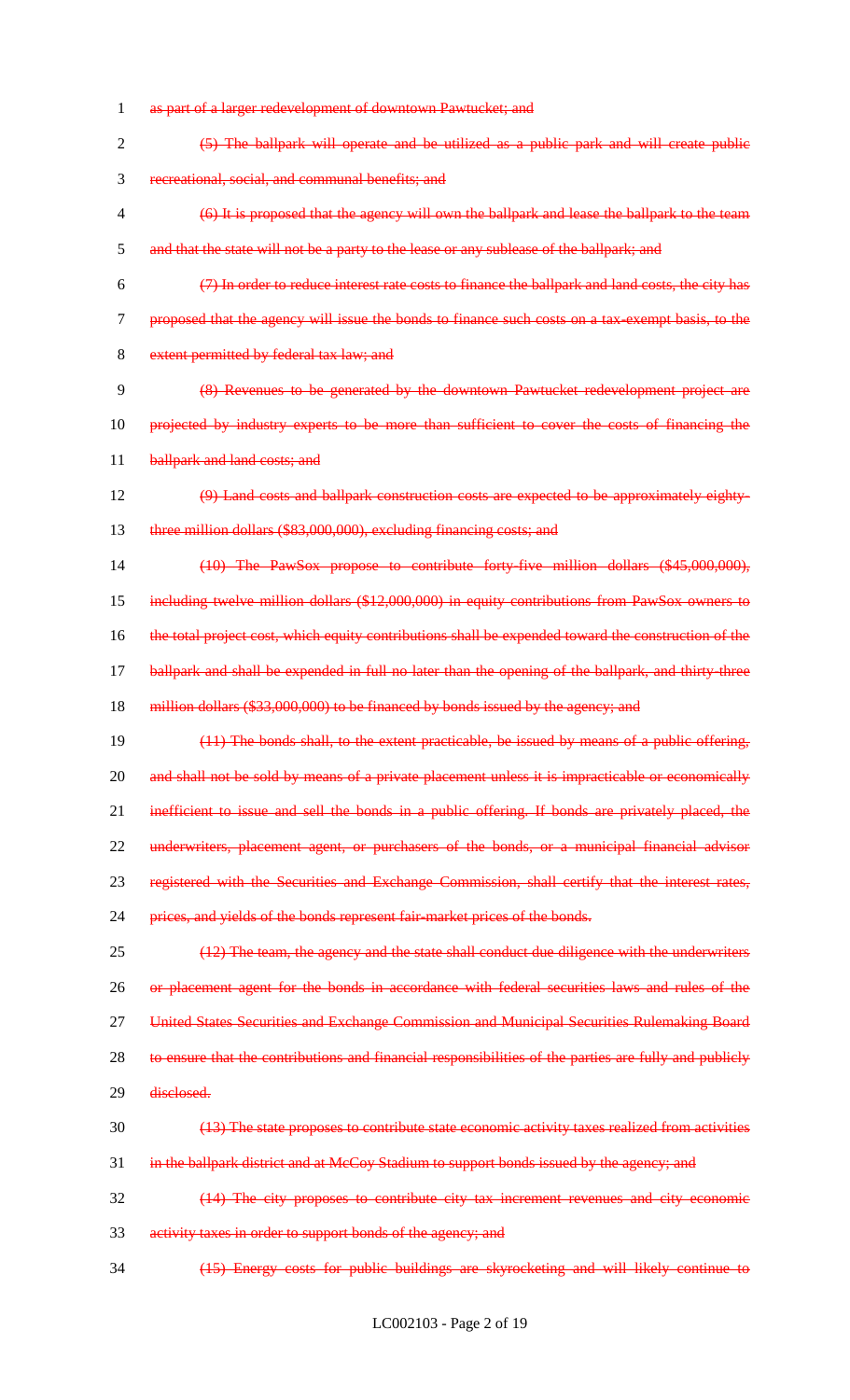increase; energy use by public buildings contributes substantially to the problems of pollution and global warming; public buildings can be built and renovated using high-performance methods that save energy, reduce water consumption, improve indoor air quality, preserve the environment, and make workers and students more productive; and

 (16) The use of green and sustainable infrastructure in the development and construction of the ballpark will address stormwater runoff and reduce flooding, reduce pollutant levels in nearby waterways, and may reduce long-term operating costs of the ballpark.

 (b) The general assembly hereby determines and declares that the financing, construction, and development of a ballpark in the city to be used primarily as a venue for minor-league baseball and also as a public park, as well as the redevelopment of the surrounding depressed neighborhood, are public uses that are in the interest of, and for benefit of, the citizens of the 12 state, and will contribute substantially to the social and economic well-being of the citizens of the 13 state and significantly enhance the economic development and employment opportunities within 14 the city and the state;

 (c) The general assembly hereby determines and declares that government support in facilitating the presence of minor-league baseball and the development of a public park in the city provides to the state and its citizens highly valued intangible benefits that increase the quality of 18 life and civic relationships of their citizens; and

19 (d) The general assembly hereby determines and declares that the expenditure of public 20 money for these purposes is necessary and serves a public purpose.

**45-33.4-3. Contributions from parties.**

 Debt service payments on the bonds shall be payable from lease rental payments by the PawSox, from annual naming rights payments received by the PawSox, and any such other 24 payments necessary to fully cover the team's annual lease obligation, state economic activity 25 taxes, city tax increment revenues, and city economic activity taxes, each year for a period of up 26 to thirty (30) years or any combination thereof.

**45-33.4-5. Renewal and replacement reserve fund.**

 (a) The team, the agency, and the state shall establish and maintain a renewal and replacement reserve fund for the long-term capital needs of the ballpark to ensure that the 30 ballpark remains a first-class, Triple-A minor-league baseball facility and an asset to the agency 31 and the surrounding community. The team shall be responsible for a minimum of fifty percent (50%) of the costs of annual capital expenditures for structural repairs including, but not limited to, repairs and improvements to the roof and exterior walls of the facility, protective coatings, ramps, plumbing, and all repairs, replacements, and improvements, whether capital or ordinary,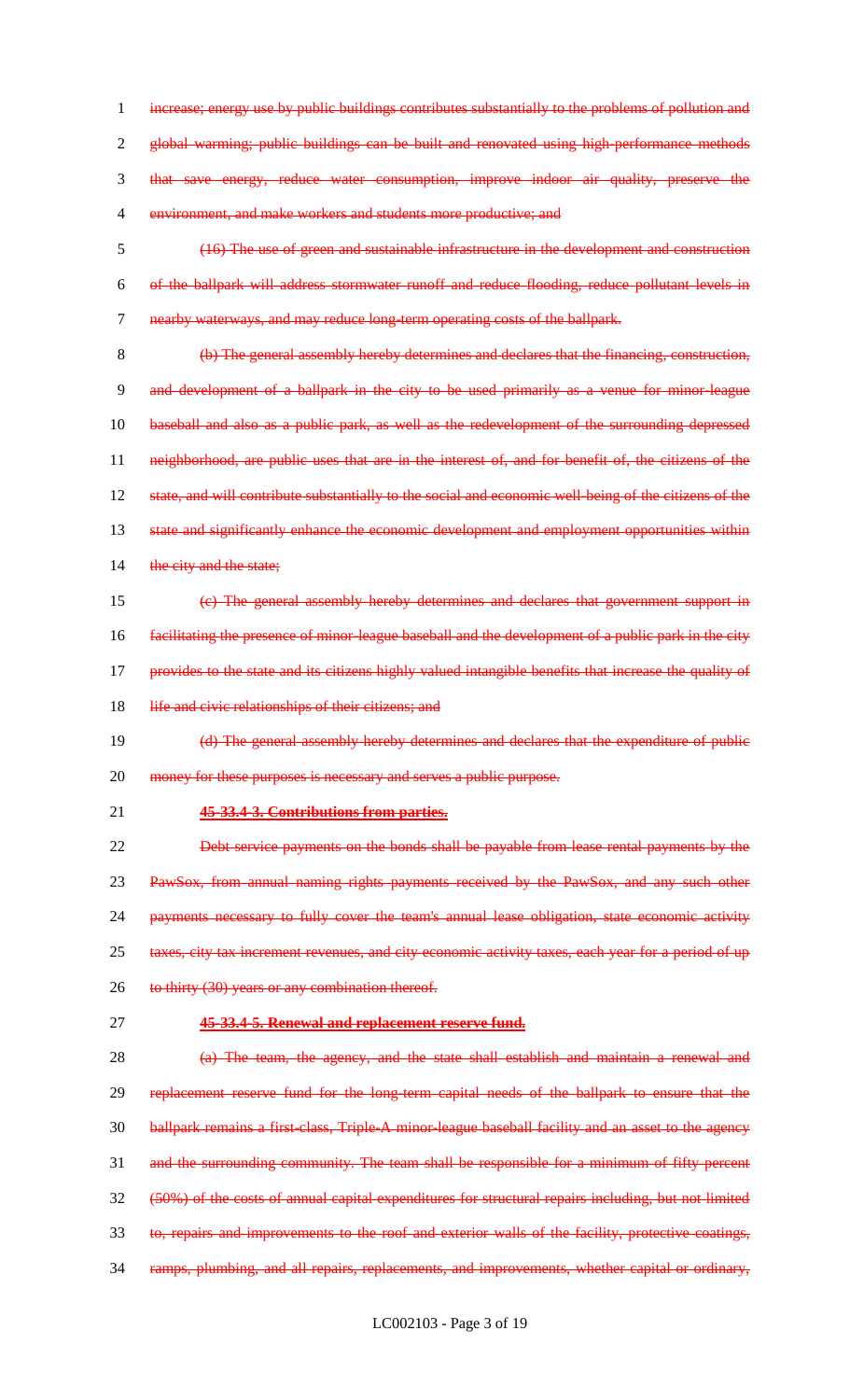1 needed to preserve the ballpark. The team, the city, and the state, from legally available funds, shall contribute a combined minimum of one hundred fifty thousand dollars (\$150,000) per year in total to the renewal and replacement reserve fund for use to finance capital expenditures. The team shall contribute a minimum of seventy-five thousand dollars (\$75,000) of the one hundred fifty thousand dollars (\$150,000). Under no condition shall monies in the renewal and replacement reserve fund be utilized for operations of the ballpark or public park. The state, the team, and the agency shall jointly develop a renewal and replacement capital plan between every two (2) to five (5) years, which plan shall include directives to the parties to make contributions to the renewal and replacement reserve fund in order to carry out the capital improvements set 10 forth in the renewal and replacement capital plan. SECTION 2. Sections 45-33.4-1, 45-33.4-4 and 45-33.4-6 of the General Laws in

 Chapter 45-33.4 entitled "City of Pawtucket Downtown Redevelopment Project" are hereby amended to read as follows:

#### **45-33.4-1. Definitions.**

 For purposes of this chapter, the following terms shall have the meanings ascribed to them herein:

 (1) "Agency" means the Pawtucket redevelopment agency, established in accordance with chapter 31 of this title.

(2) "Ballpark" shall mean a new ballpark, currently known as the Ballpark at Slater Mill,

20 and related facilities and parking in the city.

 (2) "Arts district" means the economic development zone designated as the arts and 22 entertainment district in the downtown area of the city described in § 44-30-1.1.

 (3) "Ballpark district" means the ballpark district of the downtown Pawtucket redevelopment project area, including the ballpark and its immediately adjacent parcels within the 25 redevelopment area approved by the agency described in a redevelopment plan or in a tax 26 increment master plan approved by the agency in accordance with the procedures set forth in 27 chapters 31, 32, and 33 and 33.2 of this title.

28 (4) "Bonds" means revenue bonds issued by the Pawtucket redevelopment agency or the 29 city in accordance with the provisions of chapters 31, 32, and 33 and 33.2 of this title in order to 30 finance the ballpark and land costs a project, which bonds may be issued on a tax-exempt or taxable basis, on a fixed-rate basis or variable-rate basis, or any combination thereof, and may be issued in one or more sub-series and supported with letters or lines of credit, liquidity facilities, insurance or other support arrangements including, but not limited to, interest rate "caps", 34 "floors", "collars", that the agency or city, as issuer, determines to be necessary or desirable for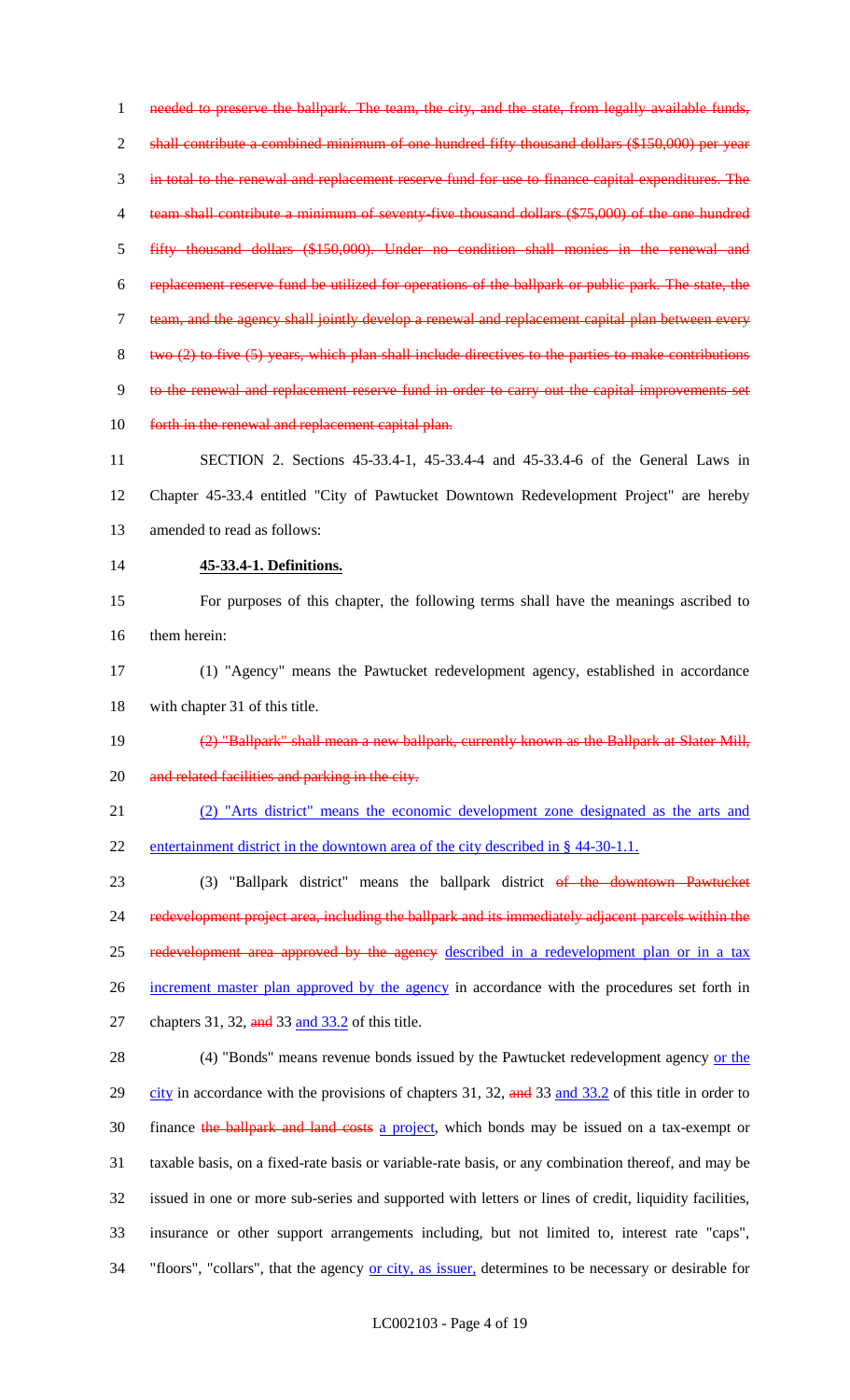1 the purpose of generating savings or managing interest rates in connection with, or subsequent to,

2 or incidental to the issuance, carrying, or securing of the bonds.

3 (5) "City" means the city of Pawtucket, Rhode Island.

4 (6) "City economic activity taxes" means city tangible asset taxes, food and beverage tax 5 revenues, and non-real property assessments tax revenues from activities at McCoy Stadium in 6 the arts district, the growth center district and the ballpark district, plus incremental tangible asset 7 taxes, hotel taxes, food and beverage tax revenues, and non-real property assessments to be 8 generated in and around the arts district, the growth center district and the ballpark district 9 downtown Pawtucket redevelopment area as set forth in the economic activity taxes agreement 10 negotiated by the governor and the state director of the department of revenue, as described in § 11 45-33.4-4, in addition to premium ticket surcharges.

12 (7) "City tax increment revenues" means revenues generated under chapter 33.2 of this 13 title that are expected to include incremental real estate property taxes, personal property taxes, 14 special assessments on real property, and betterment fees generated in and around the downtown

15 Pawtucket redevelopment area arts district, the growth center district and the ballpark district.

16 (8) "Downtown Pawtucket redevelopment area" means the redevelopment area approved 17 by the agency in accordance with the procedures set forth in chapters 31, 32, and 33 of this title.

18 (9) "Downtown Pawtucket redevelopment plan" means the redevelopment plan proposed 19 to be approved by the agency pursuant to chapters 31, 32, and 33 of this title that contemplates 20 public uses of the ballpark and a mixed use real estate development in an adjacent area that may 21 include retail, entertainment, restaurant, public park, civic space, hotel, office space, and 22 residential components as part of a larger redevelopment of downtown Pawtucket.

23 (10) "Downtown Pawtucket redevelopment project" means the project proposed to be 24 approved by the agency in accordance with chapters 31, 32, and 33 of this title, that contemplates 25 public uses of the ballpark and a mixed use real estate development in an adjacent area that may 26 include retail, entertainment, restaurant, public park, civic space, hotel, office space, and 27 residential components as part of a larger redevelopment of downtown Pawtucket.

- 28  $(11)(8)$  "Economic activity taxes agreement" means the agreement by and among the 29 agency, the city and the state described in § 45-33.4-4.
- 30 (12) "Land costs" means the cost of land acquisition for the ballpark and related 31 infrastructure which shall include all related expenses of acquisition by purchase or through 32 eminent domain.
- 33 (13) "Lease" means the lease agreement to be entered into by the agency, as lessor, and 34 the team, as lessee, providing for the lease of, and payment of rentals for, the ballpark and related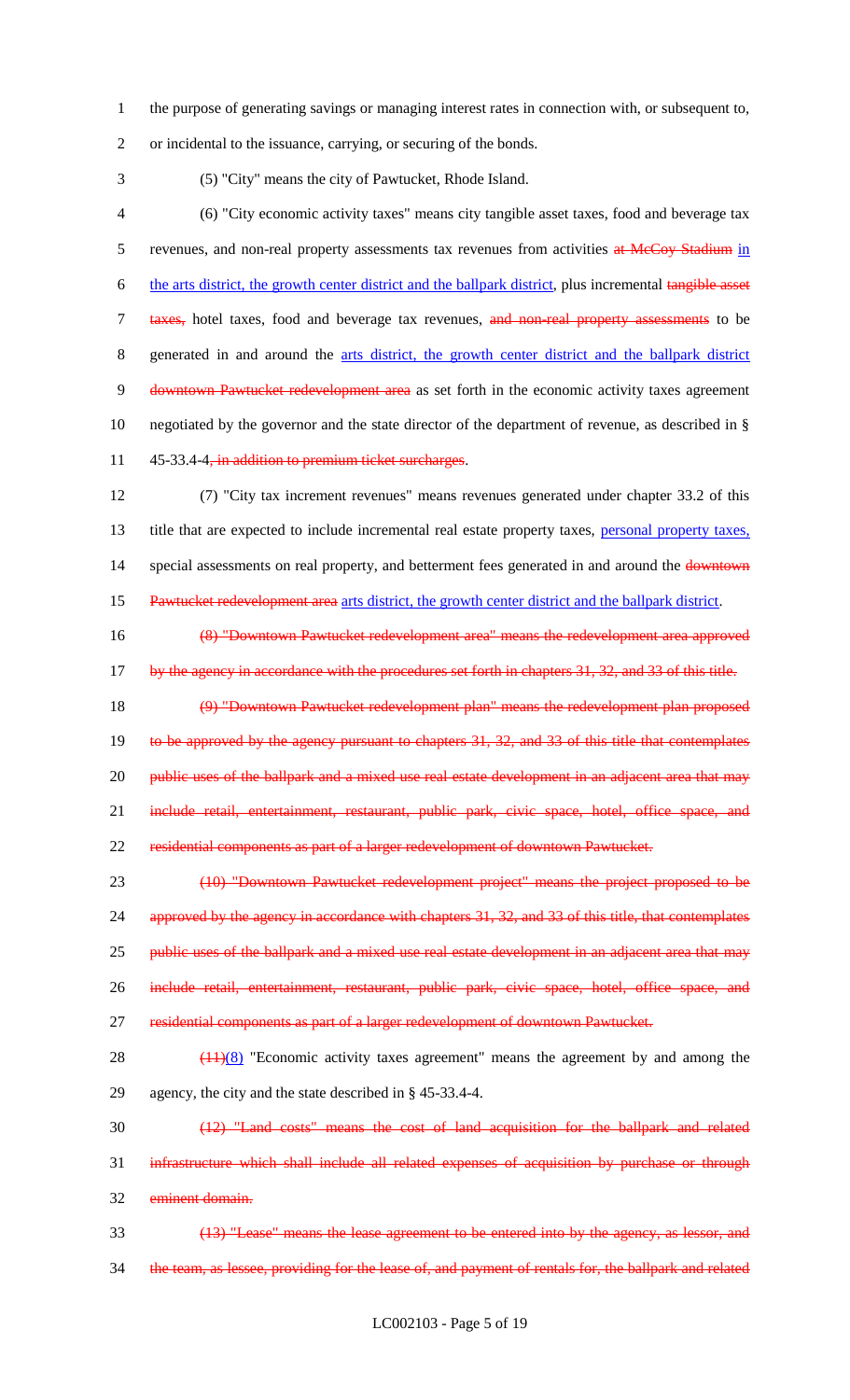- 1 facilities.
- 2 (14) "McCoy Stadium" means the existing minor-league baseball stadium by that name 3 located in the city.
- 4 (15) "PawSox" or "team" shall mean the Pawtucket Red Sox Baseball Club, LLC, its 5 affiliates, successors, or assigns.
- 6 (16) "Renewal and replacement reserve fund" means the fund established pursuant to § 7 45-33.4-5 to ensure funding of maintenance, renewal, and replacement of the ballpark and related
- 8 facilities.

9 (9) "Growth center district" means the growth center district described in a 10 redevelopment plan or in a tax increment district master plan approved by the agency in 11 accordance with the procedures set forth in chapters 31, 32, 33 and 33.2 of title 45, which shall 12 have boundaries as follows: The area beginning at the point of intersection of Lonsdale Avenue 13 and the Central Falls/Pawtucket line, continuing south on Lonsdale Avenue until Beecher Street, 14 then heading east, then south, then east on Beecher Street to Coleman Street, then turning south 15 onto Coleman Street to Carpenter Street, then heading east onto Carpenter Street to Conant Street, 16 then turning south onto Conant Street, continuing to Main Street, then turning northeast onto 17 Main Street to Church Street, then turning east onto Church Street to Pine Street, then turning 18 south onto Pine Street to South Union Street, then turning east onto South Union Street to Park 19 Place West, then turning south onto Park Place West to George St, continuing south onto George 20 Street to Division Street, then turning east onto Division Street to Taft Street, then turning south 21 onto Taft Street to Max Read Field, turning east at Max Read Field and crossing the Seekonk 22 River, then turning south along Seekonk River boundary to the intersection of Berry Spring Street 23 and School Street, continuing northerly onto School Street to Bowers Street, turning east onto 24 Bowers Street to Prospect Street, then turning north onto Prospect Street to Interstate 95, turning 25 northeast onto Interstate 95 to Walcott Street, turning west onto Walcott Street to Broadway, 26 turning northerly onto Broadway to edge of Interstate 95, continuing north along the western edge 27 of Interstate 95 to Pawtucket/Attleboro city line, then turning west at the city line to the 28 Blackstone River, then south along the city boundary on the Blackstone River, continuing 29 westerly along the city line to the point where the city line intersects with Lonsdale Avenue. 30 (10) "Project" means any project as defined in § 45-33.2-3 or any capital project as

- 31 defined in § 45-33.2-3.1 within the arts district or growth center district and shall include "project
- 32 costs" as described in § 45-33.2-28, which definition shall apply irrespective of whether the
- 33 project is described in a redevelopment plan or in a tax increment district master plan.
- 34 (11) "Redevelopment plan" means a redevelopment plan as defined in § 45-31-8.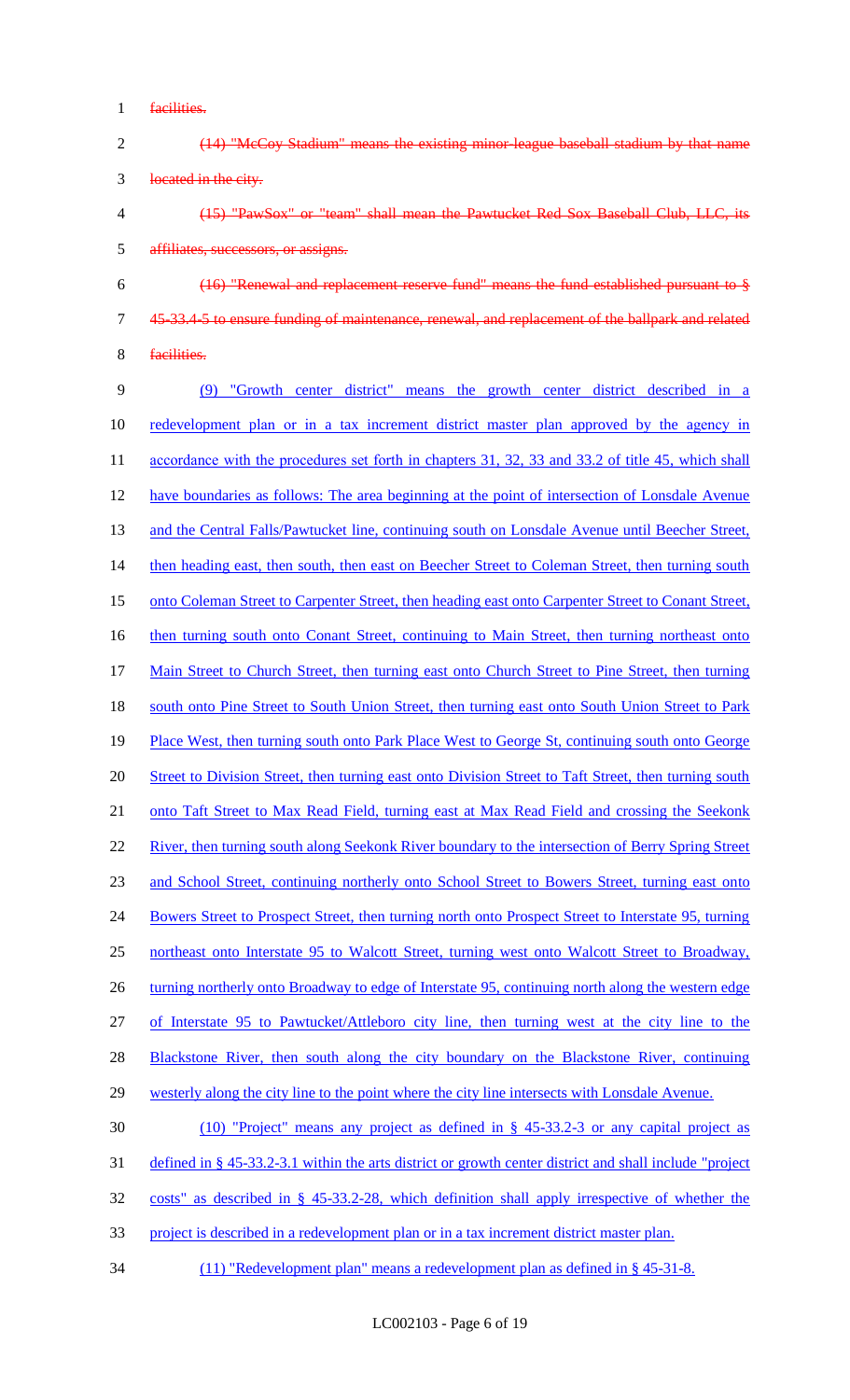1 (12) "Tax increment district master plan" means a tax increment district master plan as

2 defined in § 45-33.2-3.1.

 $\frac{(17)(13)}{2}$  "State" means the state of Rhode Island and Providence Plantations.

- 4 (18) "State economic activity taxes" shall mean existing tax revenues realized from 5 activities at McCoy Stadium and tax revenue in the ballpark district of the downtown Pawtucket
- 6 redevelopment area assessed and collected under chapters 18, 19, and 30 of title 44.
- 7 (14) "State economic activity taxes" means existing tax revenues and incremental tax

8 revenues realized in the arts district, the growth center district and the ballpark district assessed

- 9 and collected under chapters 11, 13, 14, 17, 18, 19, and 30 of title 44 as set forth in the economic
- 10 activity taxes agreement negotiated by the governor and the state director of the department of
- 11 revenue.
- 

12 (19) "Ticket" means any physical, electronic, or other form of certificate, document, or

- 13 token showing that a fare, admission, or license fee for a right to enter the ballpark has been paid.
- 

# 14 **45-33.4-4. Authorization of economic activity taxes agreement.**

15 (a) The state, acting by and through the department of revenue, is authorized to enter into 16 an economic activity taxes agreement with the agency and the city with a term coterminous with 17 the bonds for the purposes of financing a portion of the ballpark and land costs and costs projects 18 associated with the bonds, including capitalized interest, debt service reserves, and costs of 19 issuance. The Such economic activity taxes agreement may include such covenants and 20 undertakings of the state as the state director of the department of revenue and the governor deem 21 reasonable, including, without limitation, provisions enabling the payment of amounts under the 22 economic activity taxes agreement from legally available funds for each fiscal year during which 23 any bonds are outstanding. The division of taxation may issue rules and regulations with respect 24 to this section.

25 (b) The Such economic activity taxes agreement and the pledge and assignment of the 26 state economic activity taxes shall be subject to the provisions of this chapter rather than the 27 provisions of chapter 64.21 of title 42. Beginning no earlier later than July 1, 2019, the state such 28 incremental economic activity taxes shall be segregated by the state division of taxation from all 29 other tax revenues of the state and deposited on a monthly basis into a restricted account known 30 as the "downtown Pawtucket redevelopment economic activity taxes fund". Monies deposited in 31 the downtown Pawtucket redevelopment economic activity taxes fund may be applied to payment 32 of debt service on the bonds; to fund debt service reserves; to the state's contributions to the 33 renewal and replacement reserve fund; to costs of infrastructure improvements in and around the 34 area of the downtown Pawtucket redevelopment project arts district and the growth center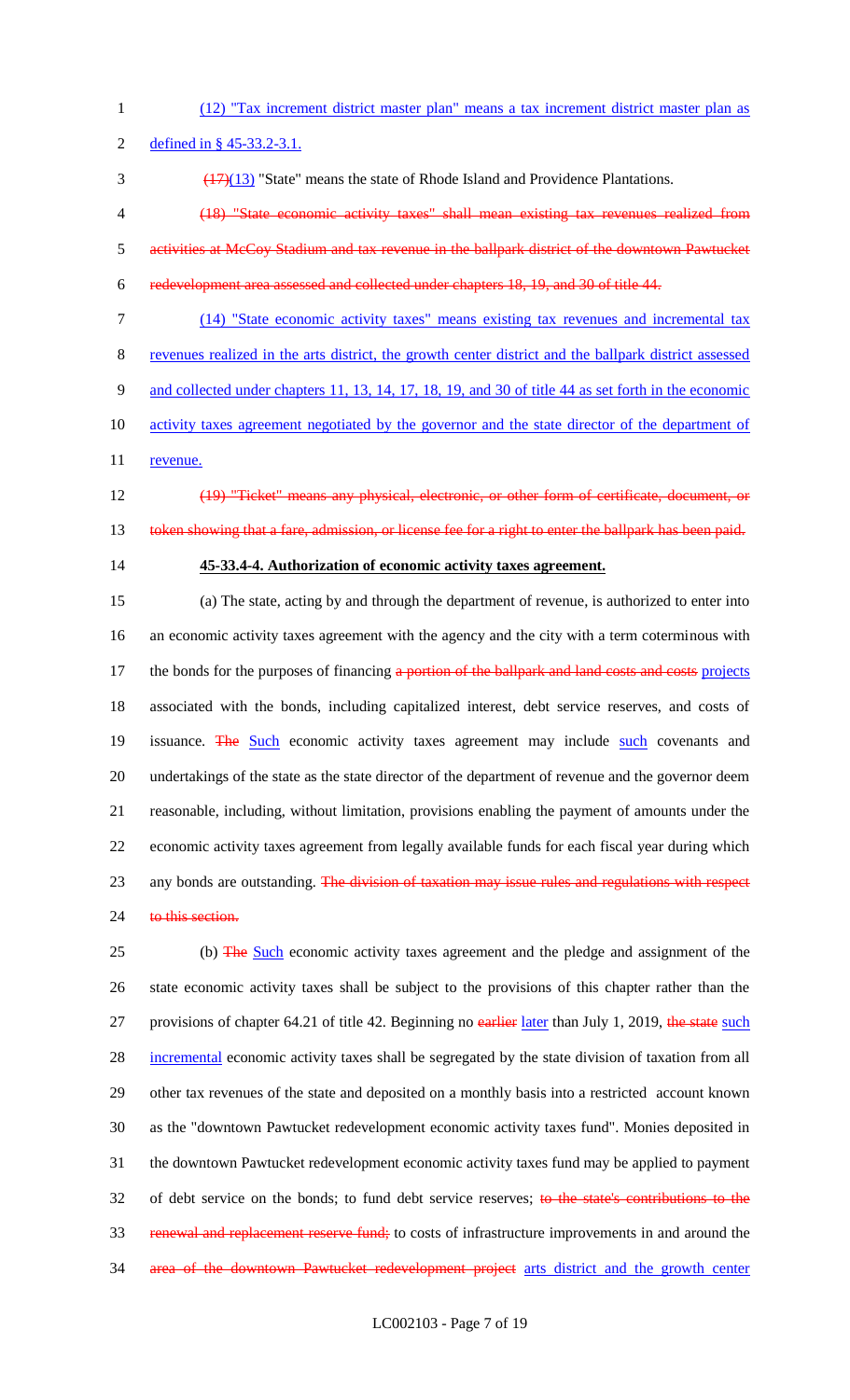1 district; to fund future debt service on the bonds; and to fund a redevelopment revolving fund 2 established in accordance with § 45-33-1. If monies incremental economic activity taxes remain 3 in the such downtown Pawtucket redevelopment economic activity taxes fund at the end of the 4 state's fiscal year, the monies shall be retained in the fund to be applied in future fiscal years and 5 shall not be applied to reduce future payments but may be applied to "super sinker", "turbo" or 6 other redemption of the bonds, such that if the agency receives revenues in excess of 7 requirements in the bond indenture or trust agreement securing the bonds, it may retire the bonds 8 may be retired. Nothing in this chapter shall prohibit the pooling of revenues for the payment of 9 the bonds, provided that the economic activity taxes agreement, bond indenture, or trust 10 agreement shall provide for a reconciliation of contributions of the team, the agency, the city and 11 the state from time to time, but no less than every three (3) years. The reconciliation shall be 12 subject to review by the state auditor general. The review shall be provided to the governor, 13 speaker of the house, and the president of the senate.

14 (c) The economic activity taxes agreement shall not constitute indebtedness of the state or 15 any of its subdivisions, or a debt for which the full faith and credit of the state incremental or any 16 of its subdivisions is pledged. The state's obligation to make payments of state economic activity 17 taxes under the state economic activity taxes agreement shall be solely from legally available 18 funds.

#### 19 **45-33.4-6. Additional agreements of the team, the city and the agency. Green**

#### 20 **construction and cost saving measures.**

21 (a) The lease shall be negotiated and executed forthwith upon the passage of this chapter 22 and the lease shall include, but shall not be limited to, the following terms:

23 (1) The lease period shall be for a term not fewer than thirty (30) years, which term shall 24 commence upon the completion of the construction of the ballpark, shall establish the obligations 25 and commitments of the team and the Minor League Baseball Association, and shall not be 26 subject to any escape clause; and

27 (2) The team shall be responsible for the daily maintenance of the ballpark, including, but

28 not limited to, keeping the facility in good condition and repair, maintaining the office areas,

- 29 furnishings, fixtures, and equipment, and maintaining the general cleanliness of the ballpark, and
- 30 shall be responsible for the financial costs associated with this maintenance.

31 (b) The general assembly encourages the city to provide planning and operational 32 assistance with respect to the "public park" aspect of the ballpark, which will operate year-round 33 in and around the ballpark separate and apart from the ballpark's baseball-related uses.

34 (c) The team shall be solely responsible for any ballpark construction costs that exceed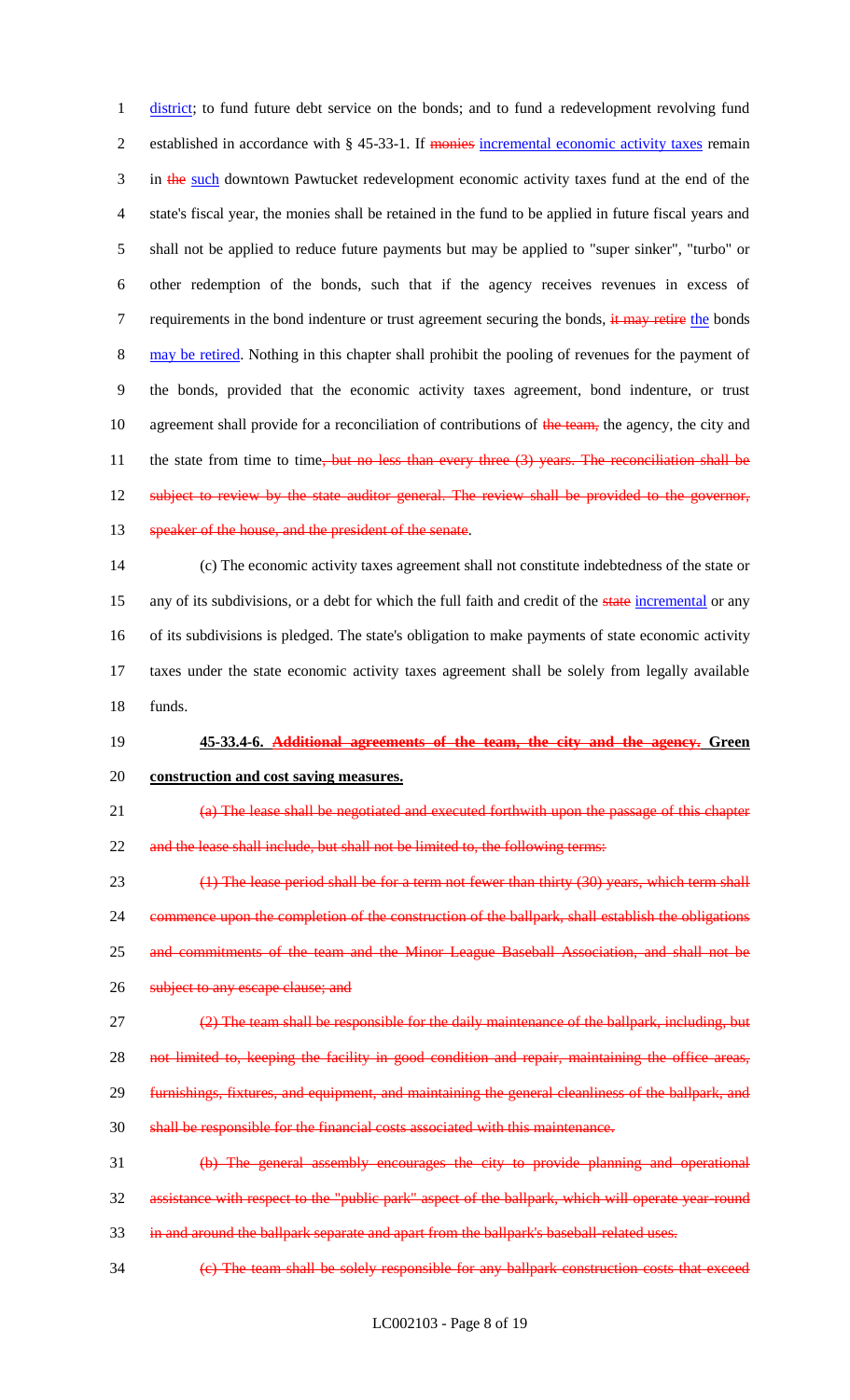1 the projected eighty-three million dollar (\$83,000,000) total project cost.

 (d) In the event that the total ballpark construction costs and land costs are less than the projected eighty-three million dollars (\$83,000,000), or in the event that not all of the bond 4 proceeds are needed to complete the specified project, any unused bond proceeds shall be used to 5 pay the debt service on the bonds as provided in the bond indenture, trust agreement, or economic activity taxes agreement. No land costs or ballpark construction costs savings will be credited toward the team's twelve million dollar (\$12,000,000) equity contribution.

8 (e) Members of the team ownership shall develop independently, or with partners secure 9 the development of, a minimum of fifty thousand square feet (50,000 ft2) of real estate on the 10 ballpark site or in the ancillary redevelopment area, subject to the city or agency's acquisition and 11 delivery of developable land, and the development shall align contemporaneously with the 12 construction of the ballpark.

13 (f) Advance ticket prices for children, senior citizens, and general admission will not 14 increase from the cost of those tickets in the 2017 regular and postseason for a minimum period 15 of five (5) years from the opening of the ballpark, or before September 30, 2025, whichever is 16 earlier.

17 (g) Any person working at the ballpark during the planning, construction, or operational 18 phases, including, but not limited to, concessions, the box office, or custodial services, shall be 19 employed with the protections of both federal and state labor standards, including fair pay, health 20 and safety, anti-discrimination, and provisions that prevent labor misclassification by incorrectly 21 designating workers as "independent contractors".

22 (h) The contract for construction of the ballpark shall be a guaranteed maximum price 23 contract.

24  $(i)(a)$  The general assembly encourages:

25 (1) The use of green and sustainable building materials, techniques, and standards, 26 including those enacted by the general assembly in the Rhode Island green buildings act, chapter 27 24 of title 37; and

28 (2) The use of highly efficient energy systems, the use of water conservation measures, 29 and the potential use of on-site renewable energy generation in the development and construction 30 of the **ballpark** project.

 $\frac{1}{2}$  (i)(b) In furtherance of building an energy efficient and sustainable ballpark, projects, the general assembly encourages the use of financing programs available through the Rhode Island infrastructure bank established pursuant to chapter 12.2 of title 46, including, to the extent practicable, the state revolving funds and the efficient buildings fund, which provide low-cost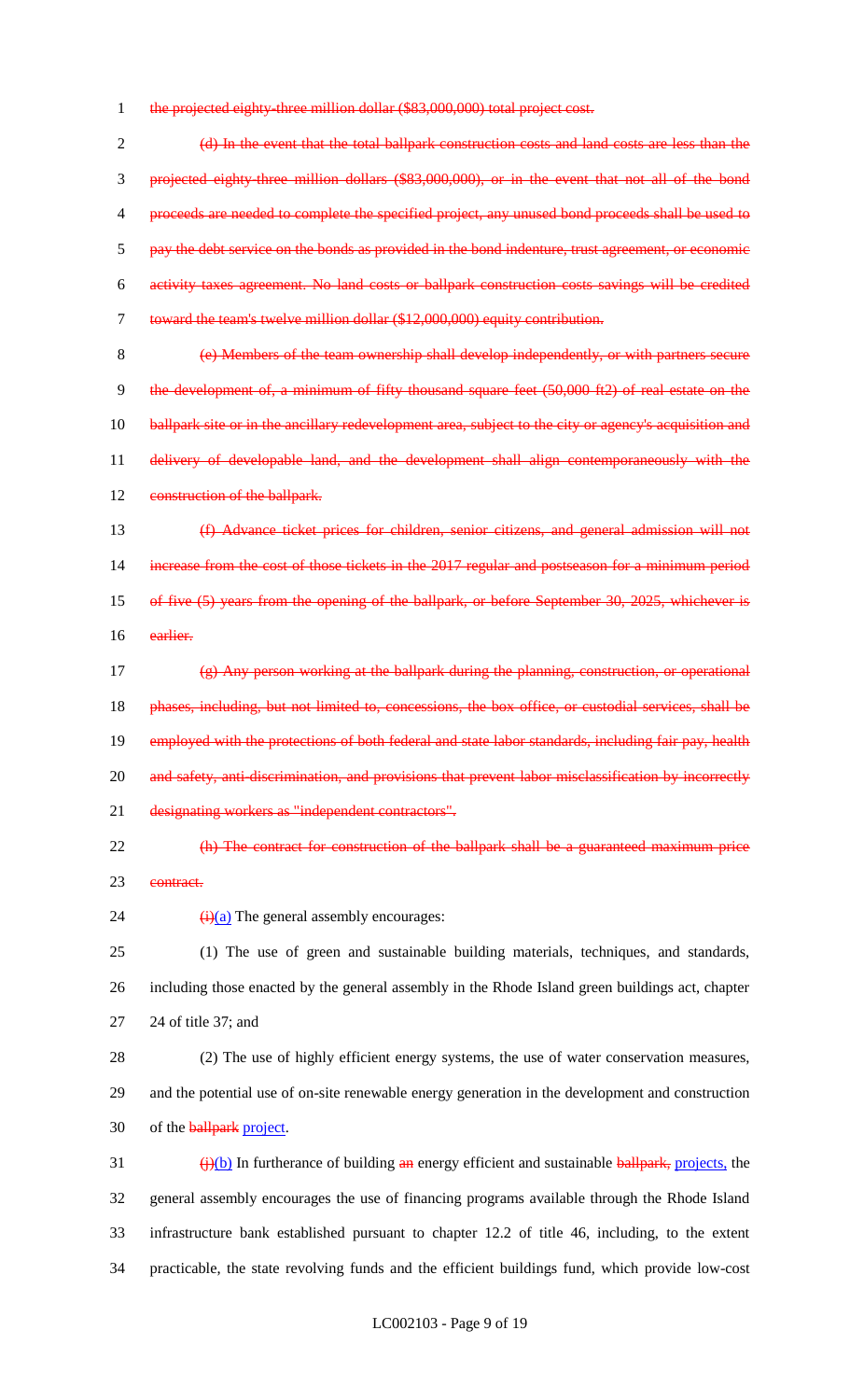financing for eligible renewable and energy efficiency, stormwater abatement, water conservation, and other sustainable infrastructure projects.

 SECTION 3. Sections 45-32-5, 45-32-24.1 and 45-32-24.2 of the General Laws in Chapter 45-32 entitled "Redevelopment Projects" are hereby amended to read as follows:

#### **45-32-5. Corporate powers of agencies.**

 (a) Each redevelopment agency constitutes a public body, corporate and politic, exercising public and essential governmental functions, and has all the powers necessary and convenient to carry out and effectuate the purposes and provisions of chapters 31 -- 33 of this title, including the powers enumerated in this section in addition to others granted by these chapters:

 (1) To sue and be sued; to borrow money; to compromise and settle claims; to have a seal; and to make and execute contracts and other instruments necessary or convenient to the exercise of its powers.

 (2) To make, and, from time to time, amend and repeal bylaws, rules, and regulations, consistent with chapters 31 -- 33 of this title, to carry into effect the powers and purposes of these chapters.

 (3) To select and appoint officers, agents, counsel, and employees, permanent and temporary, as it may require, and determine their qualifications, duties, and compensation.

 (4) Within the redevelopment area or for purposes of redevelopment: to purchase, lease, obtain an option upon, acquire by gift, grant, bequest, devise, or otherwise, any real or personal property, or any estate or interest in it, together with any improvements on it; to acquire by the exercise of the power of eminent domain any real property or any estate or interest in it, although temporarily not required to achieve the purposes of chapters 31 -- 33 of this title; to clear, demolish, or remove any and all buildings, structures, or other improvements from any real property so acquired; to rehabilitate or otherwise improve any or all substandard buildings, structures, or other improvements; to insure or provide for the insurance of any real or personal property or operations of the agency against risk or hazard; and to rent, maintain, rehabilitate, improve, manage, operate, repair, and clear the property.

(5) To develop as a building site or sites any real property owned or acquired by it.

 (6) To cause streets and highways to be laid out and graded, and pavements or other road surfacing, sidewalks, and curbs, public utilities of every kind, parks, playgrounds, and other recreational areas, off-street parking areas and other public improvements to be constructed and installed.

(7) To prepare or have prepared all plans necessary for the redevelopment of blighted and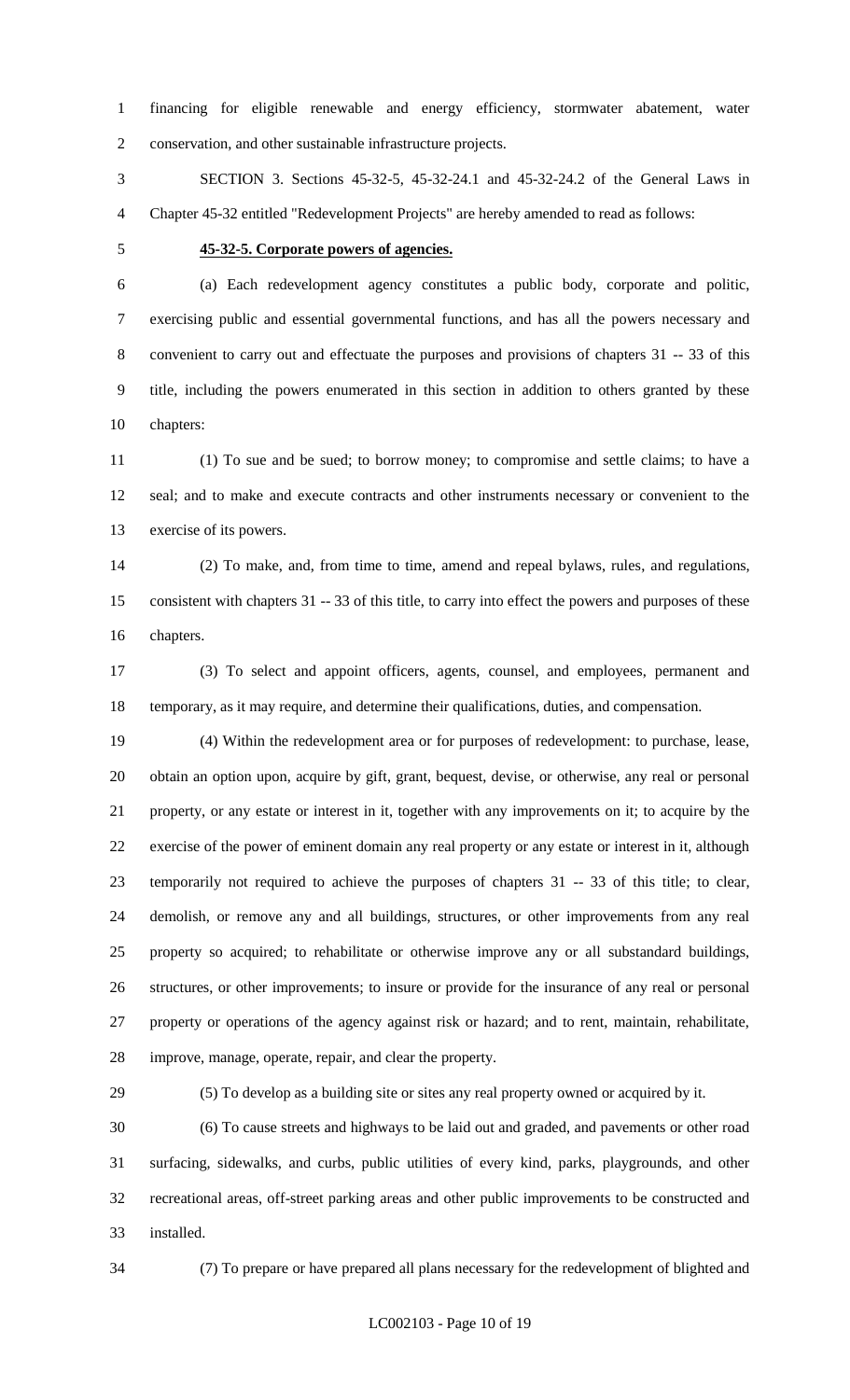substandard areas; with the consent and approval of the community planning commission, to carry on and perform, for and on behalf of the commission, all or any part of the planning activities and functions within the community; to undertake and perform, for the community, industrial, commercial, and family relocation services; to obtain appraisals and title searches; to make investigations, studies, and surveys of physical, economic, and social conditions and trends pertaining to a community; to develop, test, and report methods and techniques and carry out research and other activities for the prevention and the elimination of blighted and substandard conditions and to apply for, accept, and utilize grants of funds from the federal government and other sources for those purposes; and to enter upon any building or property in any redevelopment area in order to make investigations, studies, and surveys, and, in the event entry is denied or resisted, an agency may petition the superior court in and for the county in which the land lies for an order for this purpose. Upon the filing of a petition, due notice of it shall be served on the person denying or resisting entry, and after a hearing on the petition, the court shall enter an order granting or denying the petition.

 (8) To undertake technical assistance to property owners and other private persons to encourage, implement, and facilitate voluntary improvement of real property.

 (9) To undertake and carry out code enforcement projects pursuant to the provisions of appropriate federal legislation.

 (10) To invest any funds held in reserves or sinking funds or any funds not required for immediate disbursement, in property or securities in which savings banks may legally invest funds subject to their control; and to purchase its bonds at a price not more than the principal amount and accrued interest, all bonds so purchased to be cancelled.

 (11) To lend money, and to sell, lease, exchange, subdivide, transfer, assign, pledge, encumber (by mortgage, deed of trust, or otherwise), or otherwise dispose of any real or personal property or any estate or interest in it acquired under the provisions of chapters 31 -- 33 of this title, to the United States, the state government, any state public body, or any private corporation, firm, or individual at its fair value for uses in accordance with the redevelopment plan, irrespective of the cost of acquiring and preparing the property for redevelopment. In determining the fair value of the property for uses in accordance with the redevelopment plan, the agency shall take into account, and give consideration to, the uses and purposes required by the plan, the restrictions upon, and the obligations assumed by the purchaser or lessee of the property, and the objectives of the redevelopment plan for the prevention of the recurrence of blighted and substandard conditions. Any lease or sale of the property may be made without public bidding, provided that no sale or lease is made until at least ten (10) days after the legislative body of the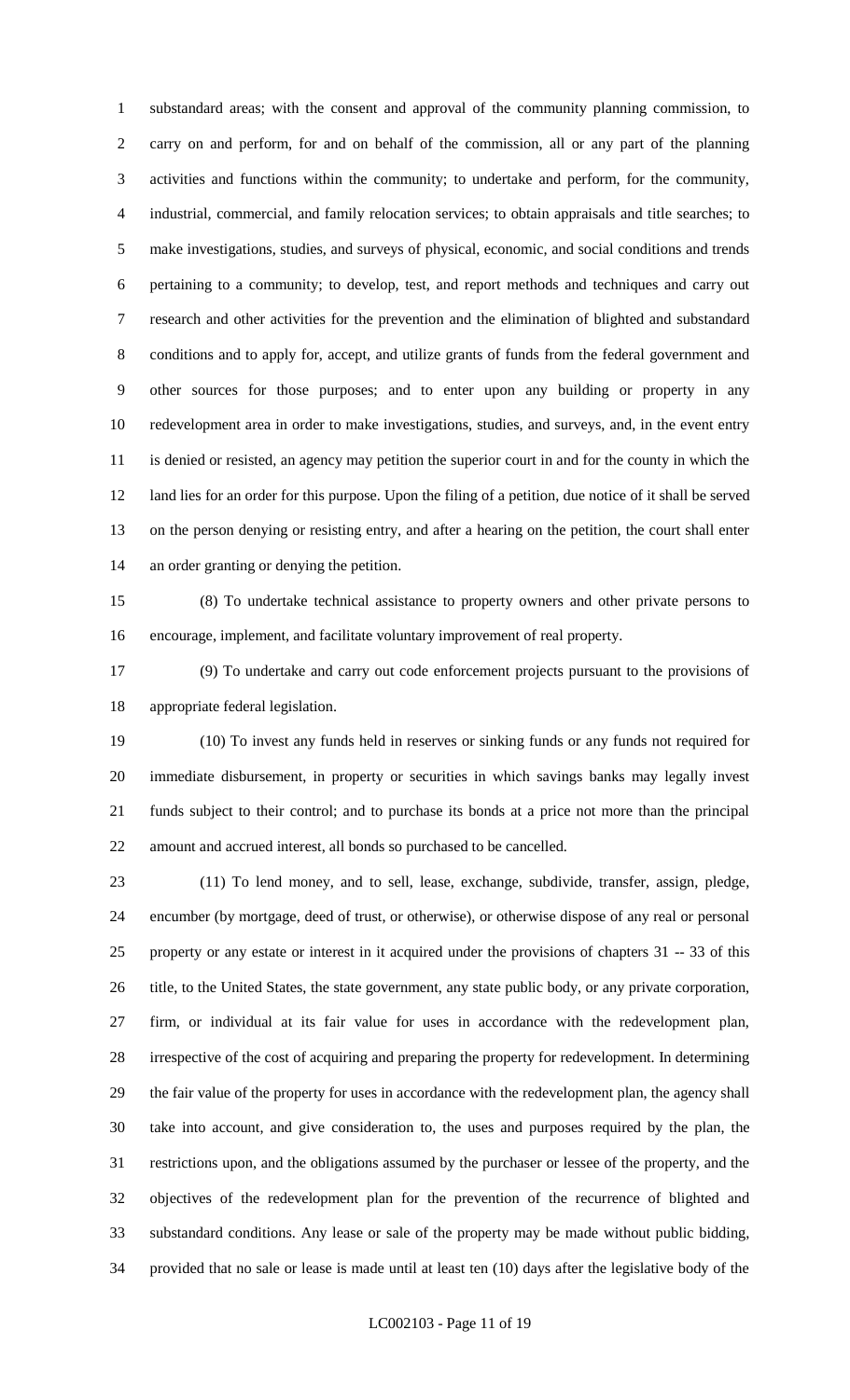community has received from the agency a report concerning the proposed sale or lease.

 (12) To obligate the purchaser or lessee of any real or personal property or any estate or interest in it to:

 (i) Use the property only for the purpose and in the manner stated in the redevelopment plan;

 (ii) Begin and complete the construction or rehabilitation of any structure or improvement within a period of time that the agency fixes as reasonable; and

 (iii) Comply with other conditions that, in the opinion of the agency are necessary to prevent the recurrence of blighted and substandard conditions and otherwise to carry out the purposes of chapters 31 -- 33 of this title. The agency, by contractual provisions, may make any of the purchasers' or lessees' obligations, covenants, or conditions running with the land, and may provide that, upon breach thereof, the fee reverts to the agency.

(13) To exercise all or any part or combination of the powers granted in this chapter.

 (14) To construct new buildings for residential, recreational, commercial, industrial, institutional, public, or other uses contemplated by the redevelopment plan.

 (15) To grant or loan any redevelopment project revenues, or other revenues, including the proceeds of any issue of bonds or notes issued pursuant to this chapter to an individual or any nonprofit organization or governmental or quasi-governmental entity or private enterprise, in order to finance the cost of any portion of a redevelopment project authorized pursuant to chapters 31 through 33 of this title, including, without limiting the generality of the foregoing, the cost of acquiring land for, and constructing or rehabilitating, furnishing and equipping residential, commercial, industrial, institutional, public, or recreational facilities, within a redevelopment area, or to loan bond or note proceeds in order to refinance any such loans.

 (16) To retain a master developer for all or any portion of a project. Any master developer position shall be subject to advertising and solicitation of applicants shall be approved 26 at a duly posted public meeting of the agency.

 (b) Nothing contained in this chapter authorizes an agency to retain for a period in excess 28 of five (5) years from the date of acquisition, or within another additional period of time that the legislative body fixes as reasonable, the fee or any estate or interest in it to any building, structure, or other improvement, not demolished or otherwise removed, that has been acquired by 31 the agency in accordance with the redevelopment plan.

 **45-32-24.1. Finding with respect to use of the power of eminent domain with respect to recreational redevelopment projects that create and/or preserve jobs within the State. Finding with respect to use of the power of eminent domain with respect to recreational**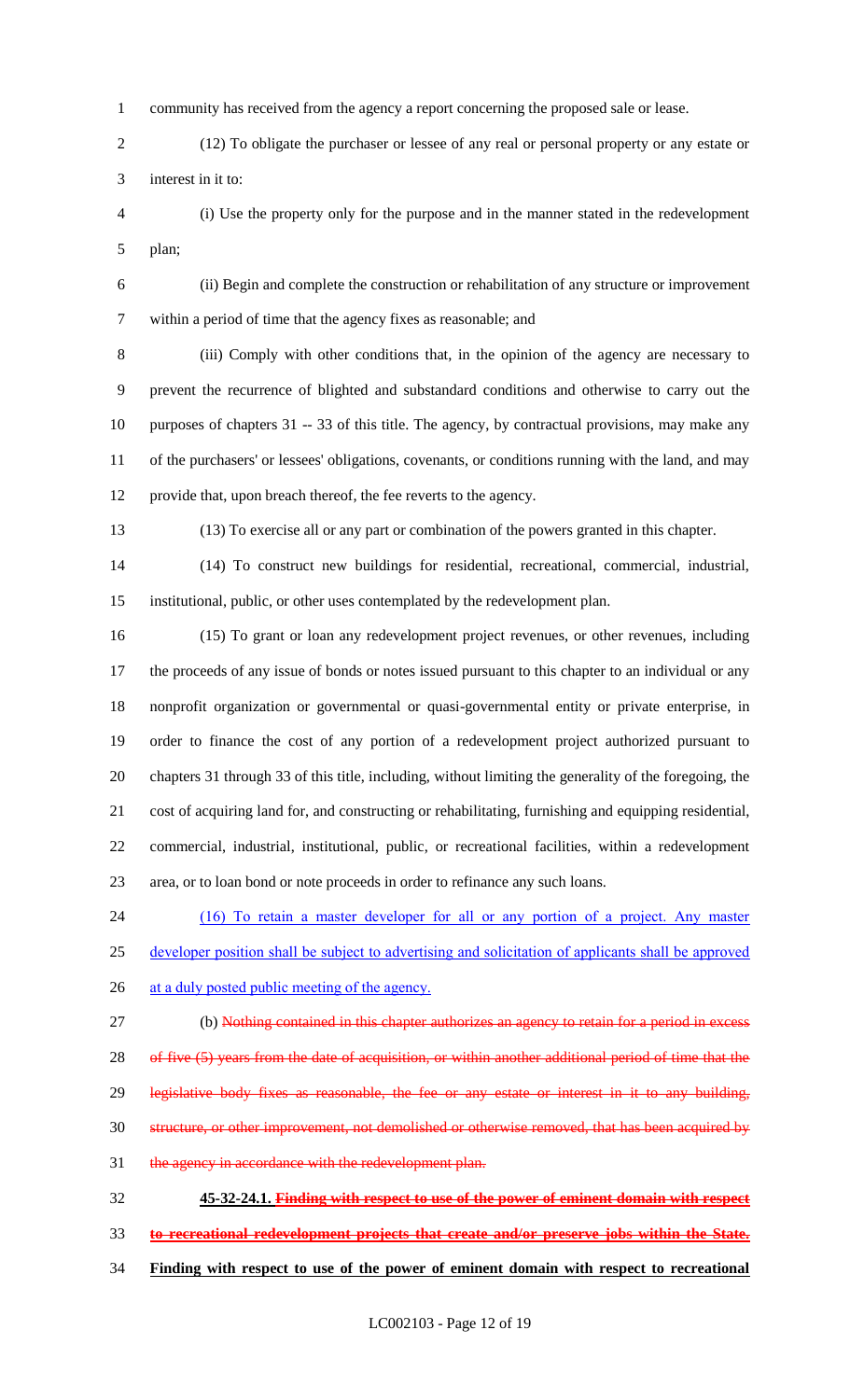#### **redevelopment projects that create and/or preserve jobs within the state and projects**

#### **financed with incremental tax revenues.**

 (a) The general assembly hereby determines and declares that the financing, construction, and development of recreational facilities, with planned redevelopment of the surrounding project 5 area, that will create and/or preserve jobs within the state and projects financed with incremental tax revenues pursuant to chapters 31, 32, 33, 33.2, and 33.4 of title 45, are public uses of statewide concern and are in the interest of, and for benefit of, the citizens of the state, and will contribute substantially to the social and economic well-being of the citizens of the state and significantly enhance the economic development and employment opportunities within the state; and

 (b) The general assembly hereby determines and declares that government support in facilitating the presence of recreational facilities, with planned redevelopment of the surrounding 13 project area, and the creation and/or preservation of jobs within the state and projects financed 14 with incremental tax revenues pursuant to chapters 31, 32, 33, 33.2, and 33.4 of title 45, provides to the state and its citizens highly valued intangible benefits that increase and/or improve the quality of life and civic relationships of their citizens.

 **45-32-24.2. Power of eminent domain with respect to recreational redevelopment projects that create and/or preserve jobs within the State. Power of eminent domain with respect to recreational redevelopment projects that create and/or preserve jobs within the state and projects financed with incremental tax revenues.**

 (a) With respect to any project in the state that includes the financing, construction, and development of recreational facilities, with planned redevelopment of the surrounding project area, that will create and/or preserve jobs within the state and projects financed with incremental 24 tax revenues pursuant to chapters 31, 32, 33, 33.2, and 33.4 of title 45, the provisions of this section shall apply rather than the provisions of §§ 45-32-26 through 45-32-37.

 (b) The acquisition of real property for the construction of recreational facilities, with planned redevelopment of the surrounding project area, that will create and/or preserve jobs 28 within the state and projects financed with incremental tax revenues pursuant to chapters 31, 32, 29 33, 33.2, and 33.4 of title 45, is declared to be a public use for economic development purposes.

 (c) If, for any of the purposes of this chapter, an agency shall find it necessary to acquire any real property, whether for immediate or future use, the agency may find and determine that the property, whether a fee simple absolute or a lesser interest, is required for the acquisition, construction, or operation of a project, and upon that determination, the property shall be deemed to be required for public use until otherwise determined by the agency; and with the exceptions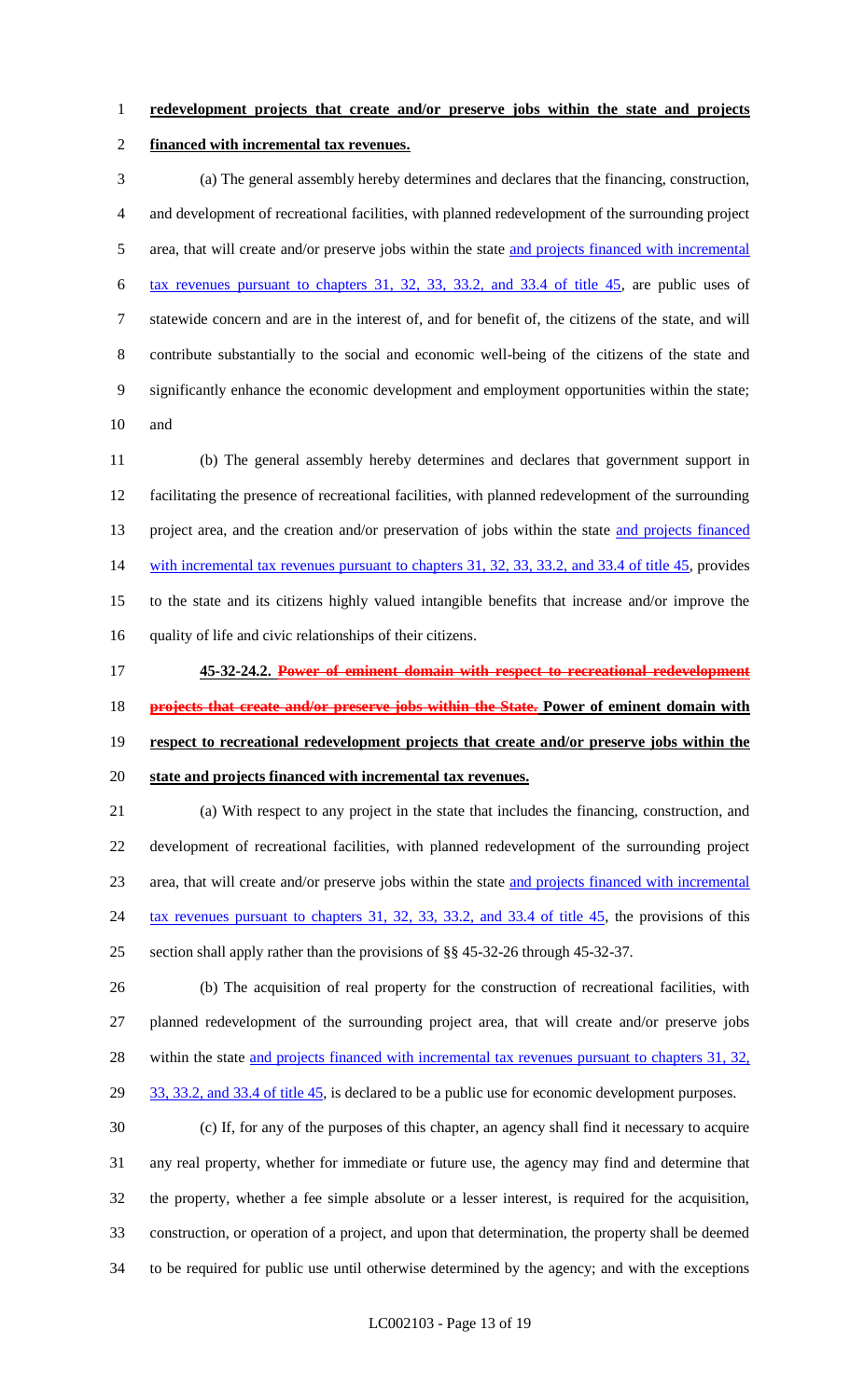hereinafter specifically noted, the determination shall not be affected by the fact that the property has been taken for, or is then devoted to, a public use; but the public use in the hands or under the control of the agency shall be deemed superior to the public use in the hands of any other person, association, or corporation; provided further, however, that no real property or interest, estate, or right in these belonging to the state shall be acquired without consent of the state; and no real property or interest, estate, or right in these belonging to any municipality shall be acquired without the consent of the municipality; and no real property, or interest or estate in these, belonging to a public utility corporation may be acquired without the approval of the public utility commission or another regulatory body having regulatory power over the agency.

 (d) As part of an agency's diligence in determining whether it is necessary to acquire certain real property, whether for immediate or future use, the agency may enter the real property and conduct environmental testing upon giving the owner not less than two (2) weeks' written notice.

 (e) The agency may proceed to acquire, and is authorized to and may proceed to acquire, property, whether a fee simple absolute or a lesser interest, by the exercise of the right of eminent domain in the manner prescribed in this chapter.

 (f) Nothing contained in this section shall be construed to prohibit the agency from bringing any proceedings to remove a cloud on title or any other proceedings that it may, in its discretion, deem proper and necessary, or from acquiring property by negotiation or purchase.

 (g) The necessity for the acquisition of property under this chapter shall be conclusively presumed upon the adoption by the agency of a vote determining that the acquisition of the property or any interest in property described in that vote is necessary for the acquisition, construction, or operation of a project. Within six (6) months after its passage, the agency shall cause to be filed in the appropriate land evidence records a copy of its vote together with a statement signed by the chairperson or vice-chairperson of the agency that the property is taken pursuant to this chapter, and also a description of the real property indicating the nature and extent of the estate or interest in the estate taken and a plat of the real property, which copy of the vote and statement of the chairperson or vice-chairperson shall be certified by the secretary of the agency and the description and plat shall be certified by the city or town clerk for the city or town within which the real property lies.

 (h) Forthwith thereafter the agency shall cause to be filed, in the superior court in and for the county within which the real property lies, a statement of the sum of money estimated to be just compensation for the property taken, and shall deposit in the superior court to the use of the persons entitled to the money the sum set forth in the statement. The agency shall satisfy the court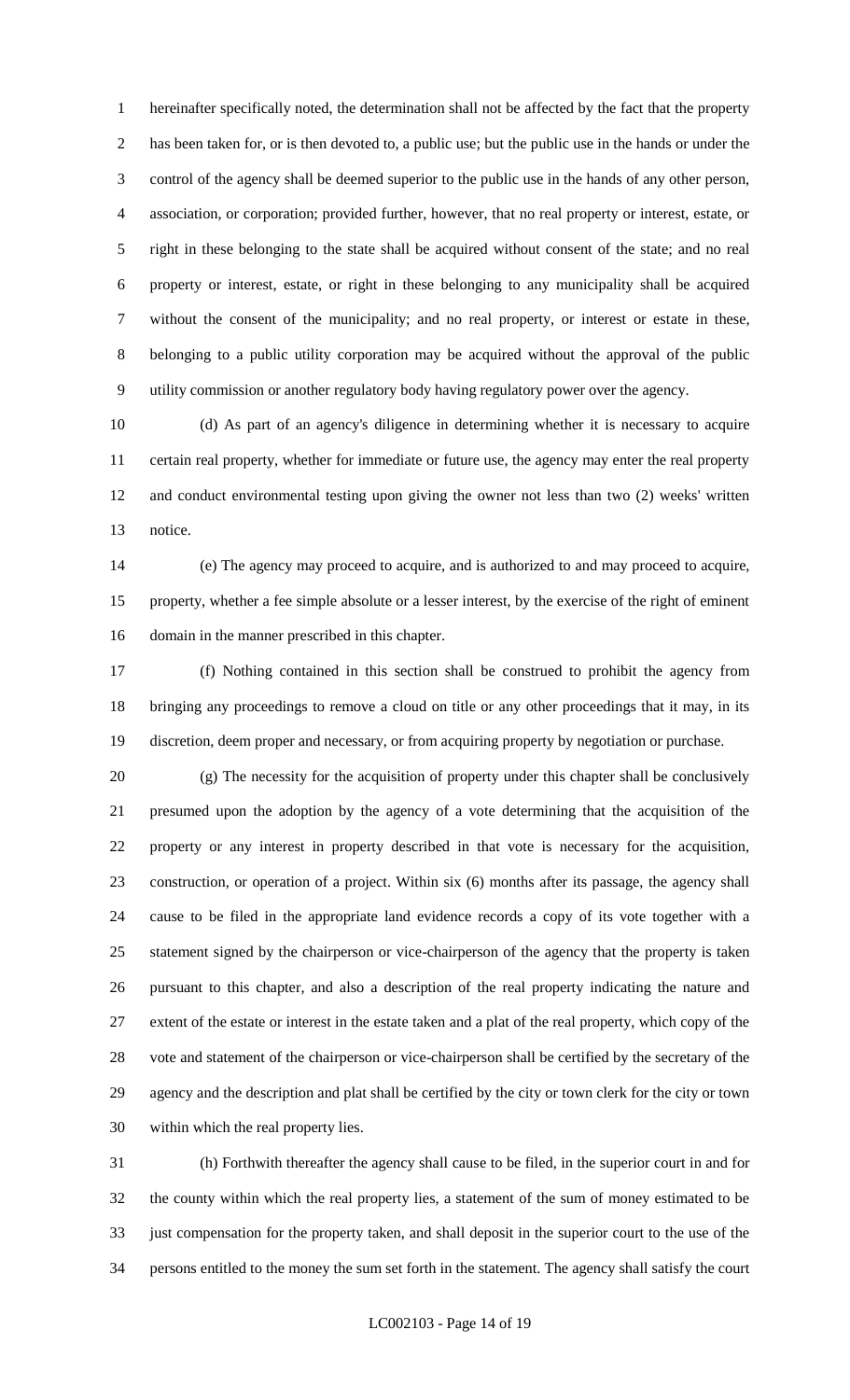that the amount deposited with the court is sufficient to satisfy the just claims of all persons having an estate or interest in the real property. Whenever the agency satisfies the court that the claims of all persons interested in the real property taken have been satisfied, the unexpended balance shall be ordered repaid forthwith to the agency.

 (i) Upon the filing of the copy of the vote, statement, description, and plat in the land evidence records, and upon the making of the deposit in accordance with the order of the superior court, title to the real property in fee simple absolute or any lesser estate or interest specified in the resolution shall vest in the agency, and that real property shall be deemed to be condemned and taken for the use of the agency and the right to just compensation for the condemned property shall vest in the persons entitled to compensation, and the agency thereupon may take possession of the real property. No sum paid unto the court shall be charged with clerks' fees of any nature.

 (j) After the filing of the copy of the vote, statement, description, and plat, notice of the taking of that land or other real property shall be served upon the owners of, or persons having any estate or interest in, the real property by the sheriff, or his or her deputies, of the county in which the real estate is situated by leaving a true and attested copy of the vote, statement, description, and plat with each of those persons personally, or at the last and usual place of abode in this state with some person living there, and in case any of those persons are absent from this state and have no last and usual place of abode therein occupied by any person, the copy shall be left with the person or persons, if any, in charge of, or having possession of, the real property taken of the absent persons, and another copy shall be mailed to the address of the person, if the address is known to the officer serving the notice.

 (k) After the filing of the vote, description, and plat, the agency shall cause a copy to be published in some newspaper having general circulation in the city or town in which the real property lies at least once a week for three (3) successive weeks.

 (l) If any party shall agree with the agency upon the price to be paid for the value of the real property so taken and of appurtenant damage to any remainder or for the value of his or her estate, right, or interest therein, the court, upon application of the parties in interest, may order that the sum agreed upon be paid forthwith from the money deposited, as the just compensation to be awarded in the proceedings.

 (m) Any owner of, or person entitled to any estate or right in, or interested in any part of, the real property taken, who cannot agree with the agency upon the price to be paid for his or her estate, right, or interest in the real property taken and the appurtenant damage to the remainder, may, within three (3) months after personal notice of the taking, or if he or she has no personal notice, may, within one year from the time the sum of money estimated to be just compensation is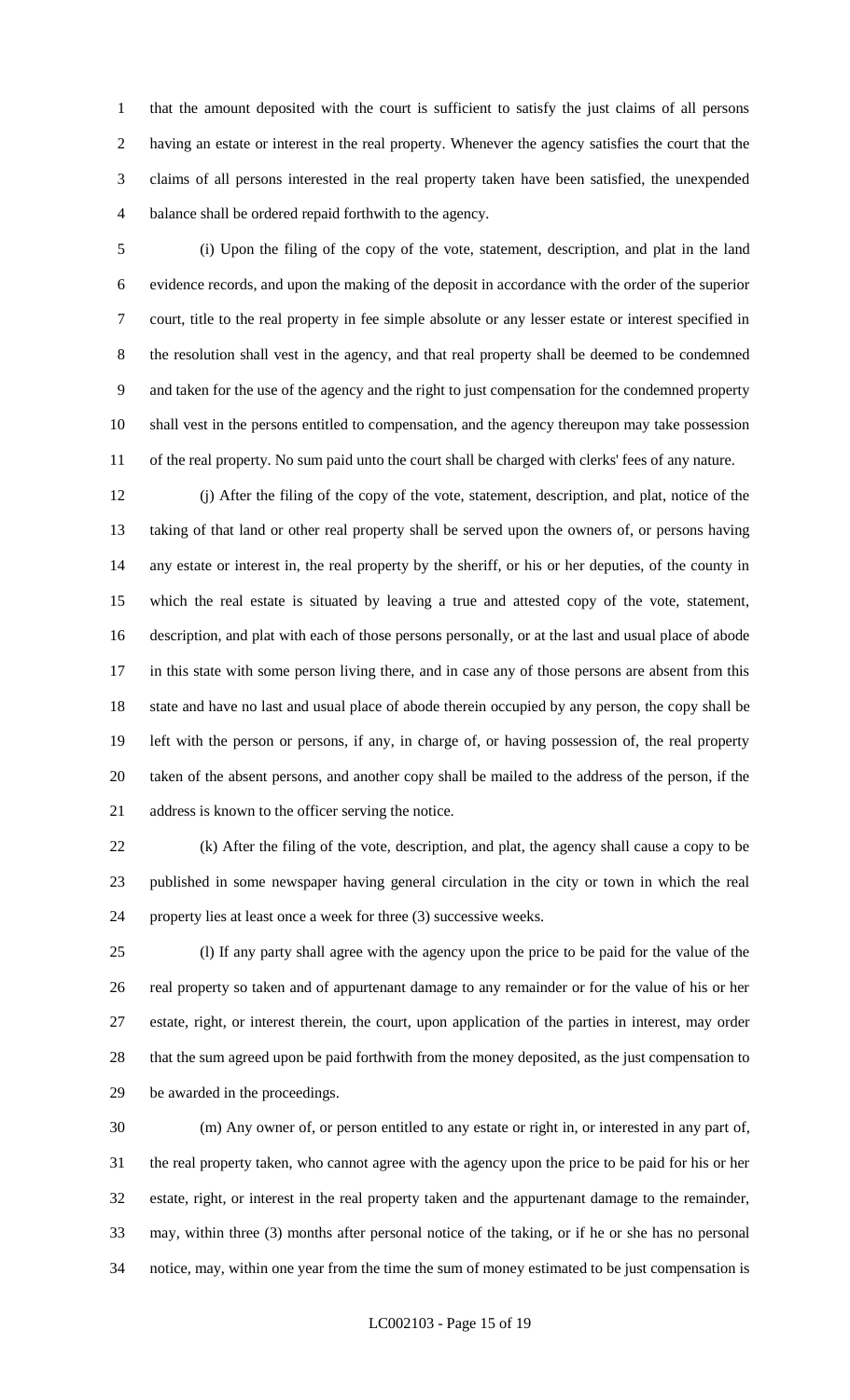deposited in the superior court to the use of the persons entitled to the compensation, apply by petition to the superior court for the county in which the real property is situated, setting forth the taking of his or her land or his or her estate or interest in these and praying for an assessment of damages by the court or by a jury. Upon the filing of the petition, the court shall cause twenty (20) days' notice of the filing of the petition to be given to the agency by serving the chairperson or vice chairperson of the agency with a certified copy of the notice.

 (n) After the service of notice, the court may proceed to the trial thereof. The trial shall be conducted as other civil actions at law are tried. The trial shall determine all questions of fact relating to the value of the real property, and any estate or interest, and the amount of this value and the appurtenant damage to any remainder and the amount of this damage, and the trial and decision or verdict of the court or jury shall be subject to all rights to except to rulings, to move for new trial, and to appeal, as are provided by law. Upon the entry of judgment in those proceedings, execution shall be issued against the money deposited in court and in default against any other property of the agency. Pre-judgment interest and post-judgment interest, notwithstanding § 9-21-10, shall be computed in accordance with either the methodology set forth in § 37-6-23 or § 9-21-10, whichever produces the lower interest cost. The interest shall be paid by the agency out of any funds appropriated and available therefor.

 (o) In case two (2) or more petitioners make claim to the same real property, or to any estate or interest, or to different estate or interests in the same real property, the court shall, upon motion, consolidate their several petitions for trial at the same time, and may frame all necessary issues for the trial.

 (p) If any real property or any estate or interest, in which any minor or other person not capable in law to act in his or her own behalf is interested, is taken under the provisions of this chapter, the superior court, upon the filing of a petition by or in behalf of the minor or person or by the agency, may appoint a guardian ad litem for the minor or other person. Guardians may, with the advice and consent of the superior court, and upon any terms as the superior court may prescribe, release to the agency all claims for damages for the land of the minor or other person or for any estate or interest. Any lawfully appointed, qualified, and acting guardian or other fiduciary of the estate of any minor or other person, with the approval of the court of probate within this state having jurisdiction to authorize the sale of lands and properties within this state of the minor or other person, may before the filing of any petition, agree with the minor or other person for any taking of his or her real property or of his or her interest or estate, and may, upon receiving the amount, release to the agency all claims for damages for the minor or other person for the taking.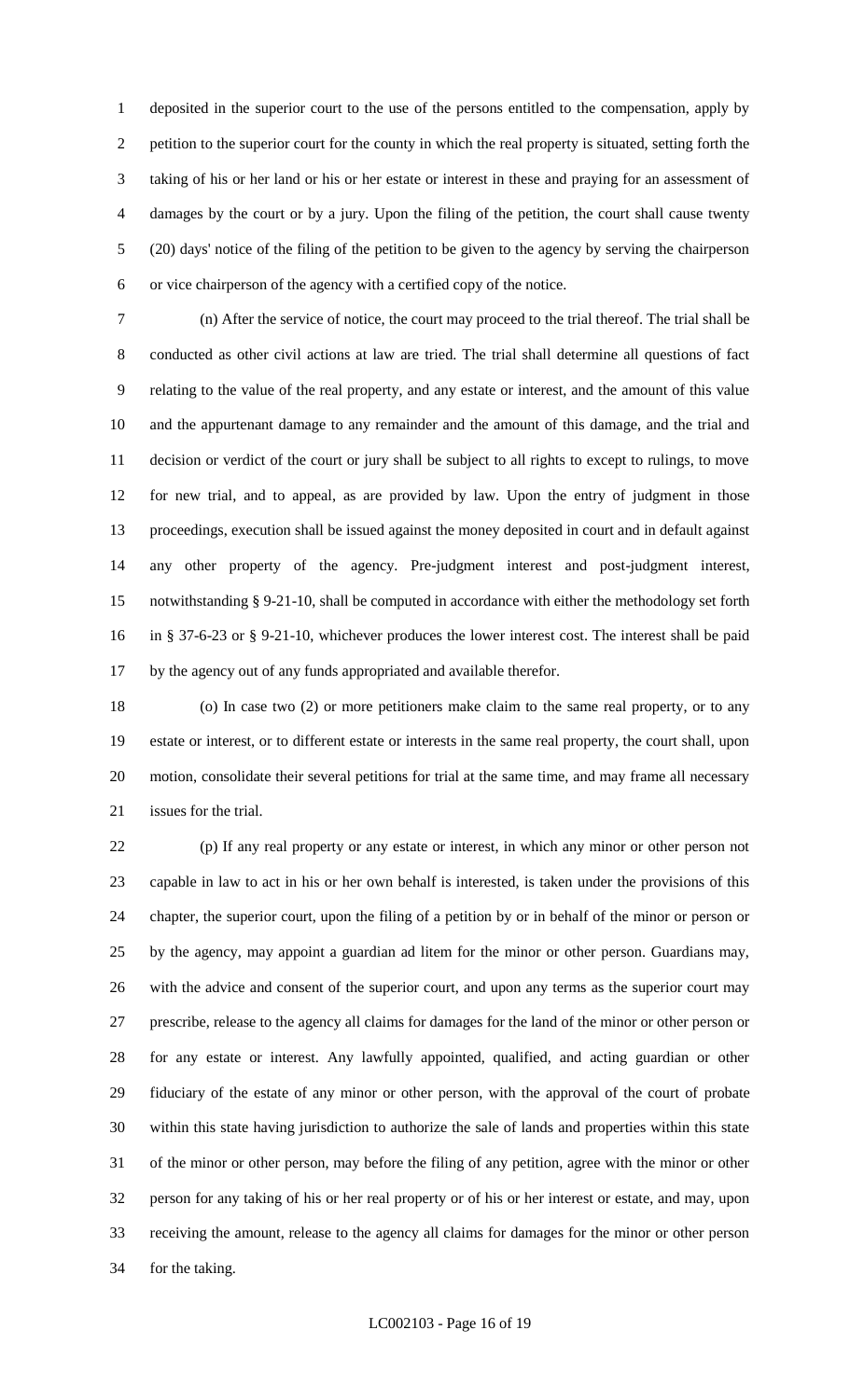(q) In case any owner of, or any person having an estate or interest in, the real property fails to file his or her petition, the superior court for the county in which the real property is situated, in its discretion, may permit the filing of the petition within one year subsequent to the year following the time of the deposit in the superior court of the sum of money estimated to be just compensation for the property taken; provided, the person shall have had no actual knowledge of the taking of the land in season to file the petition; and provided, no other person or persons claiming to own the real property or estate or interest shall have been paid the value; and provided, no judgment has been rendered against the agency for the payment of the value to any other person or persons claiming to own the real estate.

 (r) If any real property or any estate or interest is unclaimed or held by a person or persons whose whereabouts are unknown, after making inquiry satisfactory to the superior court for the county in which the real property lies, the agency, after the expiration of two (2) years from the first publication of the copy of the vote, statement, description, and plat, may petition the court that the value of the estate or interest of the unknown person or persons be determined. After the notice by publication to any person or persons that the court in its discretion may order, and after a hearing on the petition, the court shall fix the value of the estate or interest and shall order the sum to be deposited in the registry of the court in a special account to accumulate for the benefit of the person or persons, if any, entitled to it. The receipt of the clerk of the superior court shall constitute a discharge of the agency from all liability in connection with the taking. When the person entitled to the money deposited shall have satisfied the superior court of his or her right to receive that money, the court shall cause it to be paid over to him or her, with all accumulations thereon.

 (s) The superior court shall have power to make any orders with respect to encumbrances, liens, taxes, and other charges on the land, if any, as shall be just and equitable.

 (t) Whenever, in the opinion of the agency, a substantial saving in the cost of acquiring 26 title can be effected by conveying other real property, title to which is in the agency, to the person or persons from whom the estate or interest in real property is being purchased or taken, or by the construction or improvement by the agency of any work or facility upon the remaining real property of the person or persons from whom the estate or interest in real property is being purchased or taken, the agency shall be and hereby is authorized to convey that other real property to the person or persons from whom the estate or interest in real property is being purchased or taken and to construct or improve any work or facility upon the remaining land of the person or persons.

(u) At any time during the pendency of any proceedings for the assessment of damages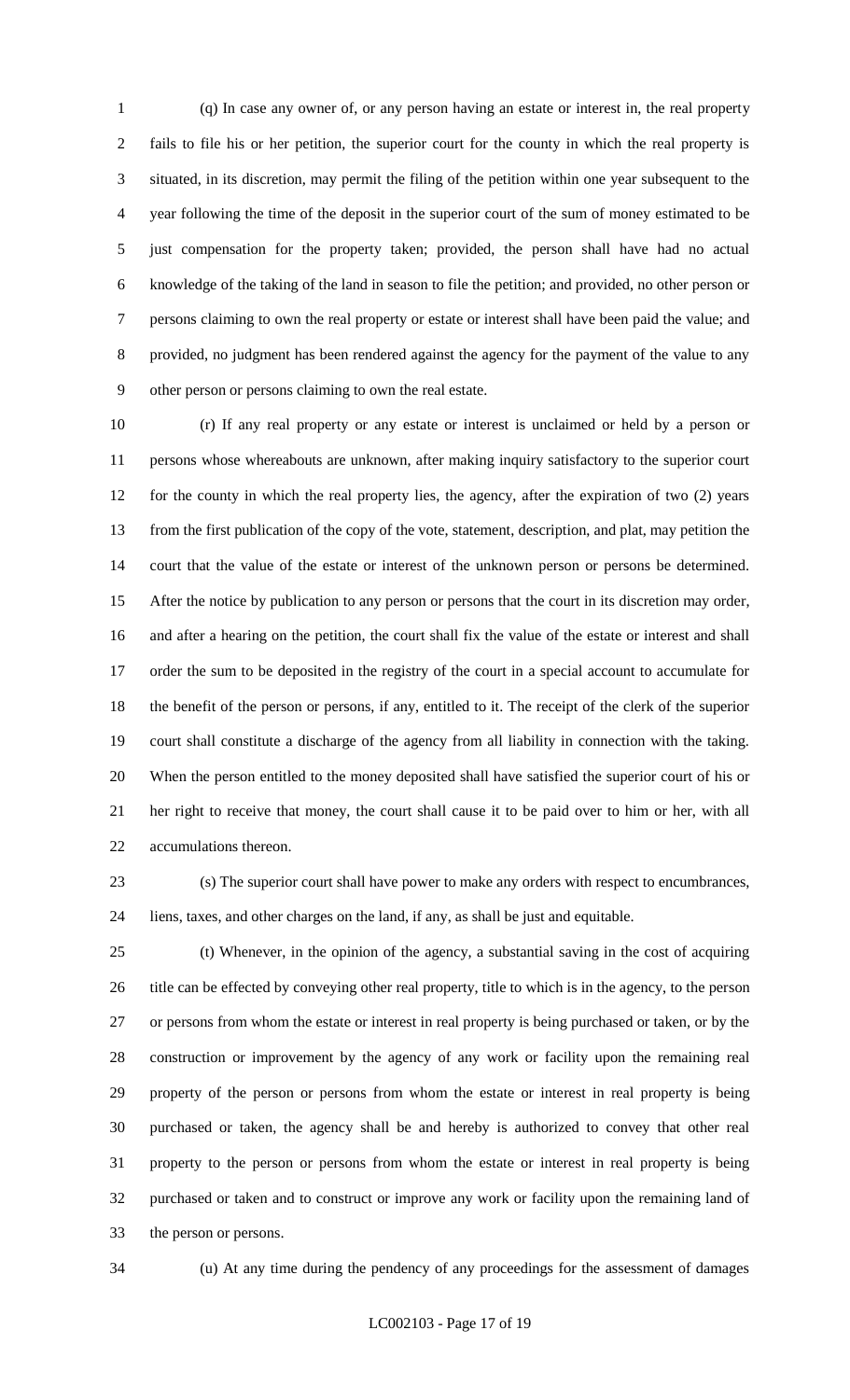for property or interests taken or to be taken by eminent domain by the agency, or in any appeal of any order entered in any such proceeding, the agency or any owner may apply to the court for an order directing an owner or the agency, as the case may be, to show cause why further proceedings should not be expedited, and the court may upon that application make an order requiring that the hearings proceed and that any other steps be taken with all possible expedition.

 (v) In the event that an owner of, or a person entitled to any estate or right in, or interested in any part of, the real property taken (a "petitioning party") files a petition with the court challenging the amount that the agency had estimated to be just compensation for the property taken (the "estimated value"), and the final judgment of the court, exclusive of prejudgment interest, is an amount equal to or less than the estimated value, the petitioning party shall be required to pay the reasonable attorneys' fees and expenses incurred by the agency, and the reasonable expert witness fees and expenses incurred by the agency, in defending the estimated value.

 (w) Chapter 64.12 of title 42 shall not apply to property taken by eminent domain 15 pursuant to § 45-32-24.1 and § 45-32-24.2.

SECTION 4. This act shall take effect upon passage.

======== LC002103 ========